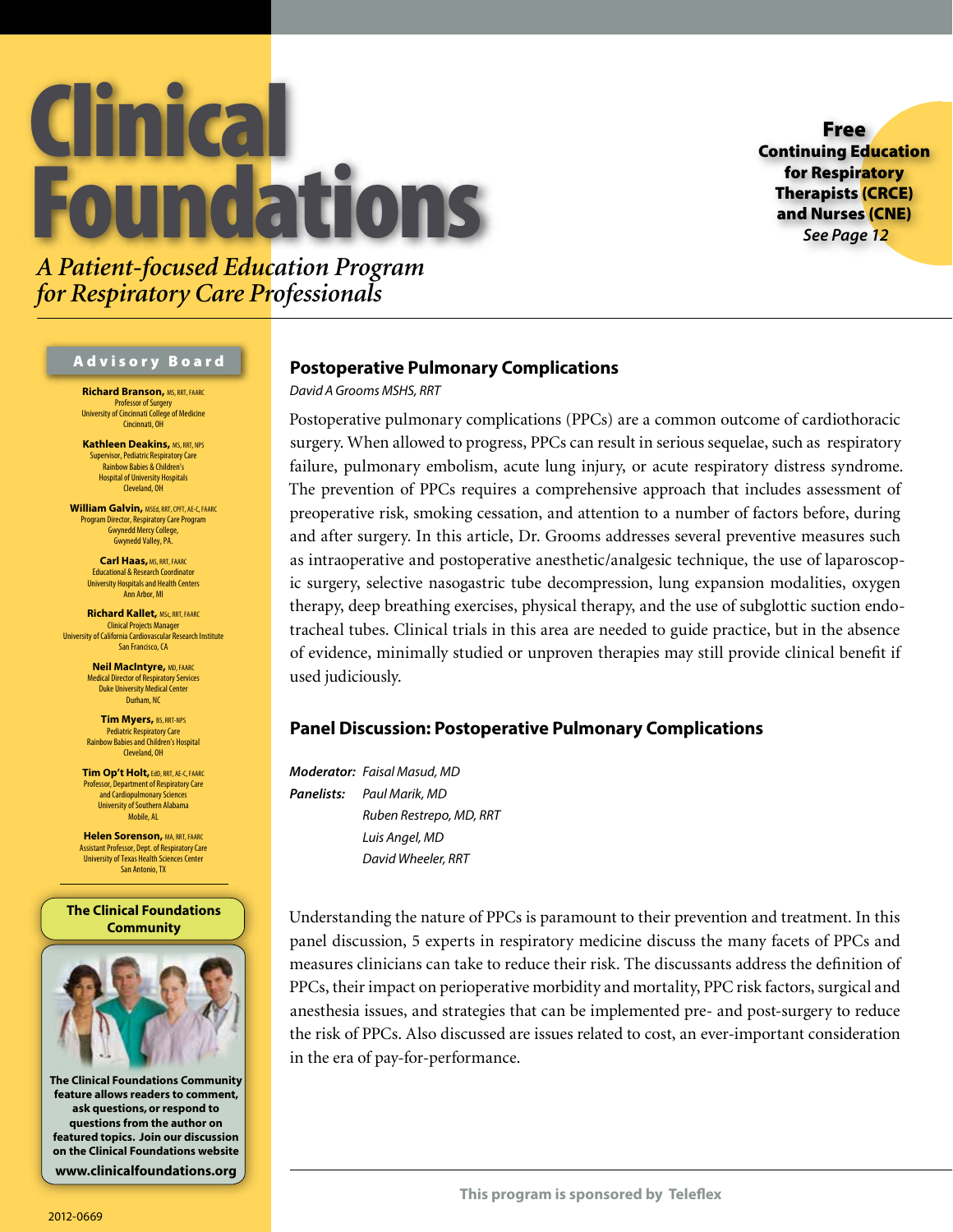# **Postoperative Pulmonary Complications**

*David A Grooms MSHS, RRT*

*Clinical Foundations*

ostoperative pulmonary com-<br>plications (PPC) can adversely<br>influence a patient's clinical<br>course following surgery and are<br>equally as common as cardiac complicaplications (PPC) can adversely influence a patient's clinical course following surgery and are tions for patients undergoing non-cardiothoracic surgery. These complications include atelectasis, bronchospasm, and tracheobronchitis, which are considered self-limiting disorders known to induce perioperative hypoxemia. However, these complications may result in substantial morbidity and mortality when they progress to more severe forms or develop into respiratory failure, pulmonary embolism, postoperative pneumonia (PP), empyema, pneumothorax, acute lung injury (ALI), acute respiratory distress syndrome (ARDS), or the need for mechanical ventilation beyond 48 hours following surgery.<sup>1,2</sup> Special attention is often given to the prevention and development of atelectasis because it is one of the primary mechanisms associated with ALI, a major cause of postoperative hypoxemia, leading to longer stay in the intensive care unit (ICU) and increased length of stay (LOS) in the hospital.3 Although the clinical evidence regarding PPC prevention is often unclear and moderately strong at best, essential measures must be taken to reduce PPCs. These include carefully individualized strategies for preventing atelectasis and aspiration of oral secretions, restoring functional residual capacity, and increasing the patient's ability to mobilize and expectorate secretions.

### **Overview of Preoperative Risks**

Success of postoperative recovery is dependent not only on pulmonary physiology restoration after surgery, but also on preoperative education and intraoperative clinical care management. Therefore, it is necessary to discuss the appropriate-

Neuraxial blockade, via spinal or epidural route, may improve recovery and prevent complications by blocking a constellation of stress

ness of common interventions and how they pertain to postoperative recovery. Examples include preoperative smoking cessation, anesthetic and analgesic technique, laparoscopic vs. open procedures, nasogastric decompression, lung expansion therapy, and the use of subglotticsuction endotracheal tubes.

### **Preoperative Smoking Cessation**

It is well understood that smoke inhalation contributes to reduced mucociliary activity leading to decreased mucus production and increased coughing due to bronchial irritation. Smoking increases the frequency of complications in minor surgical procedures,<sup>4,5</sup> hernia surgery,<sup>6,7</sup> vascular surgery,<sup>8</sup> gastrointestinal surgery,<sup>9,10</sup> gynecologic surgery,<sup>11</sup> and orthopedic surgery.12,13 Therefore, cessation of smoking prior to surgery is recommended to reduce postoperative complications. However, there is insufficient evidence regarding the minimum duration of smoking cessation and its association with PPCs.14 Interventions to reduce smoke inhalation 6 to 8 weeks prior to elective hip and knee arthroplasty surgery proved successful in minimizing complications

related to wound and urinary tract infections.15 However, subsequent trials have demonstrated reductions in wound healing complications in head and neck<sup>16</sup> and breast reduction surgery<sup>17</sup> when smoking was stopped 3 to 4 weeks prior to surgery. Hypothetically, cessation less than 3 to 4 weeks before surgery may benefit postoperative recovery.<sup>18</sup>

### **Intraoperative Anesthetic and Analgesic Technique**

Anesthetics disrupt central regulation of breathing and result in uncoordinated neural messaging, hypoventilation, and positional-dependent regional atelectasis shortly after induction.<sup>19</sup> If these anesthesia effects are unresolved, they can be compounded by limited respiratory excursion due to pain, and disruption of respiratory muscles and neutrally mediated diaphragmatic function.<sup>20</sup> In a landmark investigation assessing mortality rates in 599,548 surgical patients undergoing procedures between 1948 and 1952, Beecher & Todd observed a 6-fold increase in the risk of death in the perioperative period associated with the use of neuromuscular blocking agents (NMBA).<sup>21</sup> Over the last 50 years, second and third generation NMBA's have been developed to minimize hemodynamic compromise and improve rapid onset and offset of effects, and recovery patterns. Despite improvements, residual neuromuscular blockade remains a common and often undetected occurrence in the early postoperative period.22,23 The use of intermediate-active NMBA (atracurium, vecuronium) in comparison to long-acting NMBA (pancuronium) has not proven to reduce PPCs, however, they have led to significantly reduced incidence of residual neuromuscular blockade (5% vs 26%; *P*<.001).<sup>24</sup> Therefore, patients with residual blockade following pancuronium administration were 3 times more likely to develop PPCs than those without residual block (17% vs. 5%; *P*<.02).

Neuraxial blockade, via spinal or epidural route, may improve recovery and prevent complications by blocking a constellation of stress responses to surgery (e.g. increase in neurodocrines and cytokines, and reduction in pain thresh-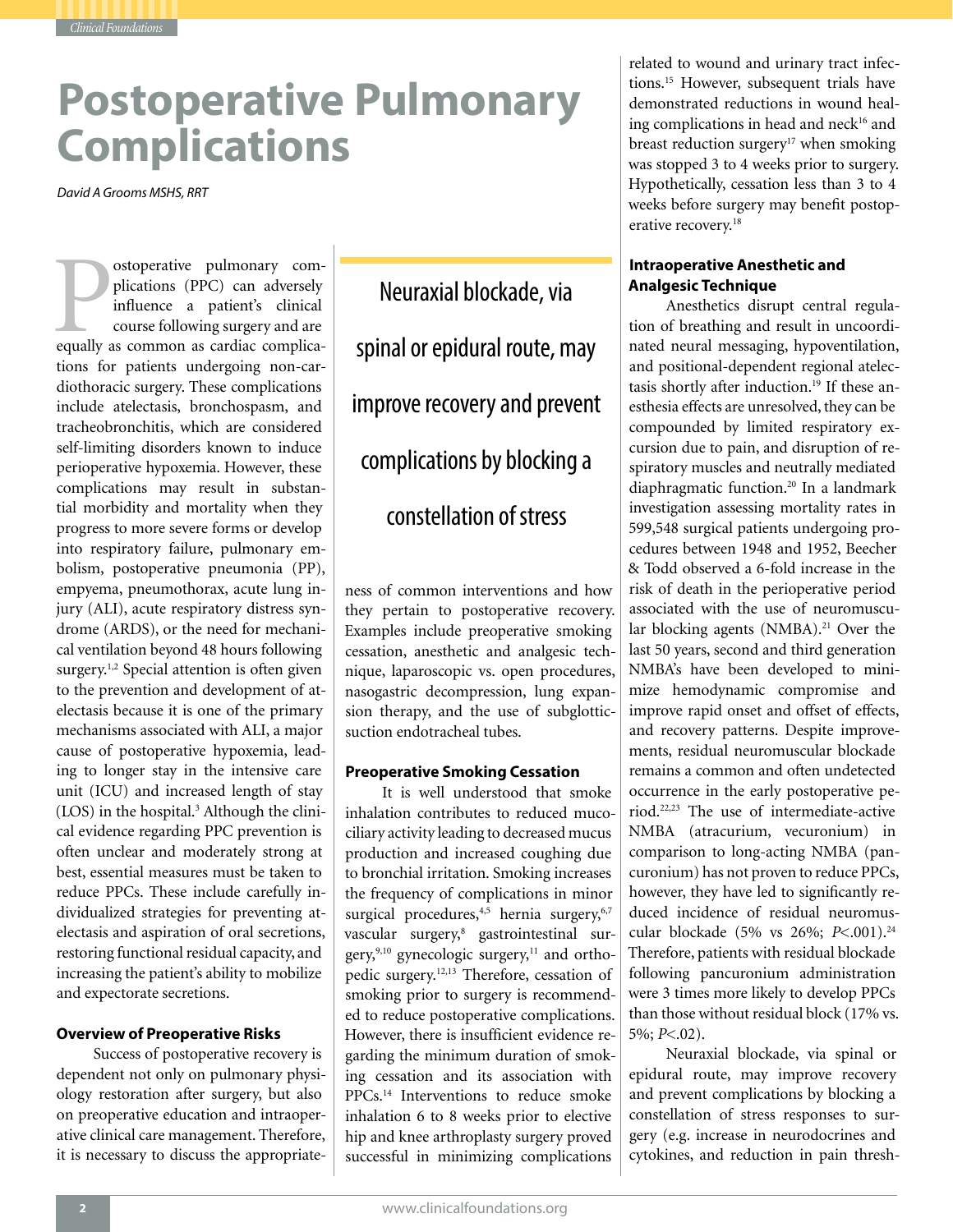

old) which contribute to a reduction in respiratory muscle dysfunction and painrelated hypoventilation. Epidural administration is possible through a single injection or infusion and is commonly used for intraoperative and postoperative analgesia. However, compared to epidural anesthesia, spinal anesthesia has a rapid onset around 5 to10 minutes vs. 15 to 20 minutes, is easier to administer, and produces a denser sensory and motor block. Due to practical constraints of indwelling intrathecal catheters, spinal anesthesia is administered solely as a single injection. Although intraoperative neuraxial blockade (with or without concomitant general anesthesia) may prevent PPCs, data from two recent, good quality, systematic reviews provide conflicting results with regards to reduction in postoperative pneumonia rates.25,26 Several meta-analyses which include small unblinded studies suggest that epidural anesthesia may reduce pulmonary risk, but recent large randomized controlled trials do not confirm benefit.<sup>19</sup>

### **Postoperative Analgesic Technique**

The intent of postoperative analgesia is to further reduce surgical stress responses which can lead to PPCs and organ dysfunction. Therefore, careful attention is required to interpret scientific findings related to postoperative recovery. The literature has been confounded by many misunderstandings in different narrative reviews and meta-analyses. Studies combining a variety of epidural analgesic techniques can be perceived as irrational because opioid-based regimens have little or no effect on stress response and organ dysfunction compared to local anesthesia regimens.<sup>27</sup> Furthermore, interpreting these studies is difficult because of the inclusion of a variety of surgical procedures that demonstrate less pronounced surgical stress response in abdominal and thoracic procedures compared to lower body procedures.28 However, a previous metaanalysis revealed a reduction in atelectasis (11 studies) but not pneumonia (5 studies) when using epidural opioids vs systemic opioids.29 In contrast, a subsequent metaanalysis identified 32 trials of PCA vs the same drug given intravenously, intramus-

The intent of postoperative analgesia is to further reduce surgical stress responses which can lead to PPCs and organ dysfunction.

cularly, or subcutaneously and found no difference in opioid consumption, pain scores, hospital length of stay, and adverse effects.<sup>30</sup> However, fewer PPCs occurred in the PCA group (2 studies). Therefore, postoperative epidural and PCA intravenous analgesia both seem superior compared to on-demand delivery of opioids in preventing PPCs.

### **Laparoscopic vs Open Surgical Procedures**

Few studies have reported PPC rates associated with laparoscopic vs open surgical procedures. In those that have reported them, PPCs were associated with cholecystectomy and colorectal surgery. Although a recent meta-analysis examining laparoscopic vs open resection of colorectal cancer demonstrates faster postoperative recovery defined by spirometry (3 studies), and 21% shorter hospital LOS (9 studies), the difference in risk and complications between the two surgical methods were not statistically different.<sup>31</sup> A subsequent trial of laparoscopic vs open colorectal resection showed a non-significant trend favoring lower rates of pneumonia (1.8% vs. 3.5%) following laparoscopic surgery.32 Similarly, using ICD-9-CM codes to identify PPCs following laparosopic and open procedures, two studies reported a reduction in atelectasis following laparoscopic surgery compared with open cholecystectomy (2% vs. 4%; *P* <.001), and less frequent PPCs following laparoscopic vs open sigmoid resection (2.5% vs. 6%; *P*<.001).33,34 Although supported by improvements in LOS, postoperative pain, surgical risk, and spirometric data, it is unclear whether clinically important PPC's are minimized with the use of laparoscopic surgical procedures. Many studies did not report PPCs and others lack the ability to detect differences in PPC rate because of small sample size and insufficient statistical power.

### **Routine Nasogastric Tube Decompression vs Selective Nasogastric Tube Decompression Following Surgery**

Nasogastric tube decompression (NTD) is the act of reducing gastric pressure through the use of a large bore tube suction system inserted into the stomach, which aims to minimize abdominal distention, delays in early bowel return, nausea or vomiting, and aspiration. The appropriateness of selective NTD over routine NTD has come to a favorable and convincing consensus. Several studies and meta-analysis have failed to show a statistically significant benefit with regards to improved pneumonia, aspiration, and return to gastrointestinal function rates with routine NTD when compared to selective NTD. A recent prospective randomized controlled trial (RCT) examined the necessity of routine NTD in radical gastrectomy for gastric cancer patients.<sup>35</sup> There was no difference in overall PPCs between a tube group (TG), an intra-operative tube group (ITG), and a no-tube group (NTG). However, the TG group had an increased hospital LOS compared to the NTG group (11.3 vs. 10.2 days; *P* =.031) and a higher incidence of nausea compared to the ITG and NTG groups (64% vs. 36% vs 29.6%). Another recent meta-analysis of routine NTD reported no statistically significant differences between NTD and no NTD with respect to nausea, wound infection, or intestinal obstruction rates following elective colon and rectum surgery.36 However, 2 meta-analyses examining the use of routine NGT compared to selective NGT following abdominal surgery reported lower pneumonia, atelectasis, and overall PPC rates with the use of selective NTD. Subsequently, a recent Cochrane Database Systematic Review of prophylactic NTD following abdominal surgeries reflects these findings by reporting a earlier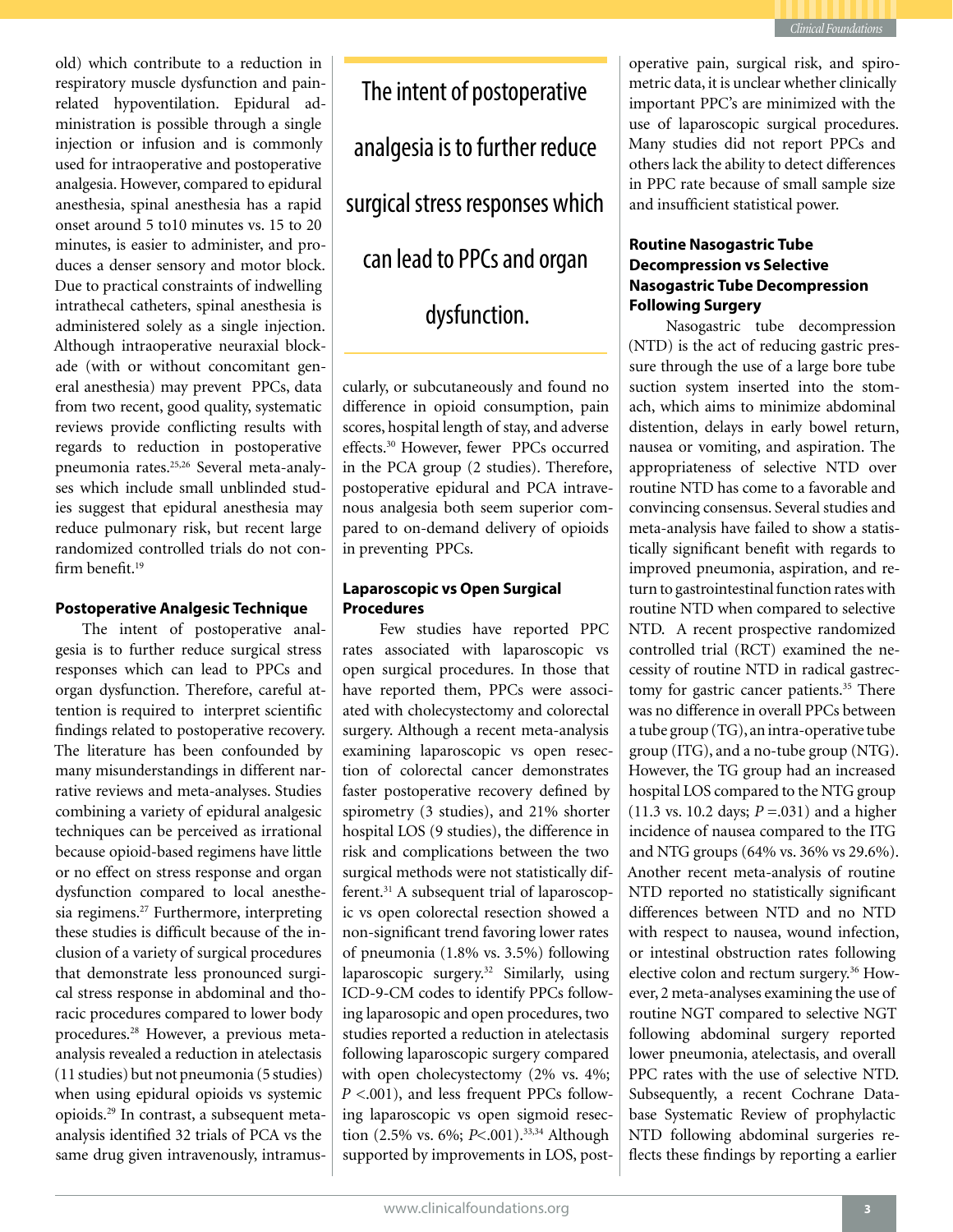

return to bowel function (*P*<.00001), a trend toward increase risk of wound infection (*P*=.22), and a statistically significant decrease in PPC ( $P=.01$ ).<sup>37</sup> Therefore, the evidence suggests that selective NTD for specific indications improves return to bowel functions and may reduce the risk of PPC compared to routine NTD.

### **Lung Expansion Modalities and Oxygen Therapy**

The cascade of PPCs usually begins with the onset of atelectasis and decreased lung volumes resulting from surgeryrelated diaphragmatic dysfunction, immobilization, and impaired mucociliary clearance. Therefore, it is essential to use the correct timing and methods for restoring normal lung capacity and mobilizing secretions in the postoperative phase of recovery. Common techniques that are currently employed to achieve such restoration include deep breathing exercises, such as incentive spirometry (IS), hyperinflation therapy (intermittent positivepressure breathing [IPPB], continuous positive airway pressure [CPAP], and insufflation/exsufflation), and chest physical therapy (CPT), also known as chest physiotherapy (often combined with aerosolized mucolytic administration, coughing exercises, postural drainage, and percussion and vibration). Despite the clinical indication, lung capacity restoration is dependent on 3 factors: patient cooperation, modality of therapy, and proper caregiver application. Although it is understood that patient cooperation is often necessary, lung expansion is possible in passively ventilated patients (i.e. mechanically ventilated). Therefore, both the chosen therapy and caregiver application are essential in obtaining optimal benefit of lung expansion. These therapies are often used in combination and despite having little individual impact on clinical studies, they are still commonly used.

### **Deep Breathing Exercises (Incentive Spirometry and Hyperinflation Therapies)**

The simple use of deep breathing techniques was described in the late 1960's.38 In this report, a series of young, unmedicated adults inspiring a fractional

Incentive spirometry remains attractive because it is less labor intensive, more economical, and patient-driven.

inspired oxygen  $(FIO<sub>2</sub>)$  level of 1.0 demonstrated a significant increase in oxygen tension following a deep breath hold for 3 seconds, in comparison to a deep breath without breath hold, and multiple deep breaths. Furthermore, the oxygen tension was significantly increased when the breath was extended to a 5-second hold. Subsequently, the first reports of such maneuvers used for the treatment of postsurgical patients originated in Great Britain, and revealed a significantly lower incidence of postoperative atelectasis (27% vs. 42%) detected by chest radiograph in patients treated with physical therapy including deep breathing exercises, with a further reduction to 12% in patients who received preoperative instruction in the exercises, when compared to no therapy.<sup>39</sup> Therefore, engineering of instrumentation to guide this therapeutic intervention lead to development of the IS device in 1972. The incentive spirometer (Figure 1) is designed to provide visual feedback to the patient, followed by documentation of the number of successful breathing maneuvers.<sup>40</sup> Although the first report of IS as a treatment option failed to show



**Figure 1. Voldyne® Incentive Spirometer, Teleflex**

a significant statistical difference in PPC when compared to IPPB in 30 patients,<sup>41</sup> a subsequent meta-analysis reported that IS, IPPB, and deep breathing exercises appeared to be more effective than no physical therapy intervention for preventing PPCs following upper abdominal surgery.42 While this study provided valuable insight and contribution to the literature, it failed to provide evidence to support a significance difference between each of the modalities and was limited in scope with regard to surgery and the number of studies involving IS. Previous surveys reported 95% use of IS in US hospitals following cardiothoracic and abdominal surgery,<sup>43</sup> 44% in UK hospitals following coronary bypass graft surgery,<sup>44</sup> and an increased usage rate of IS despite publications which cast doubt on the need for IS.45 However, a subsequent, systematic review failed to provide evidence to support the use of IS for decreasing the incidence of PPC's following cardiac or upper abdominal surgery.<sup>46</sup> Furthermore, a recent systematic review confirms that no one lung expansion technique is superior over another, however, any type of lung expansion intervention is more clinically beneficial than no prophylaxis.19 Additionally, combined therapies do not provide additional risk reduction in patients following non-cardiothoracic surgery.<sup>19</sup> Therefore, IS remains attractive because it is less labor intensive, more economical, and patient-driven. For patients who cannot perform IS or deep breathing exercises, alternative hyperinflation therapies such as CPAP, IPPB, and insufflation/exsufflation may be beneficial.

### **Chest Physical Therapy**

Chest physical therapy (CPT), also called chest physiotherapy, is an intervention which incorporates external manipulation of the thorax by a caregiver to mobilize retained secretions. Traditionally, this has been performed by specialized caregivers who performed manual percussion (clapping of the chest wall) and vibration (shaking of the chest wall) during exhalation, targeting specific lobes and lung regions. It is often coupled with postural drainage which involves patient positioning of the effected lung regions to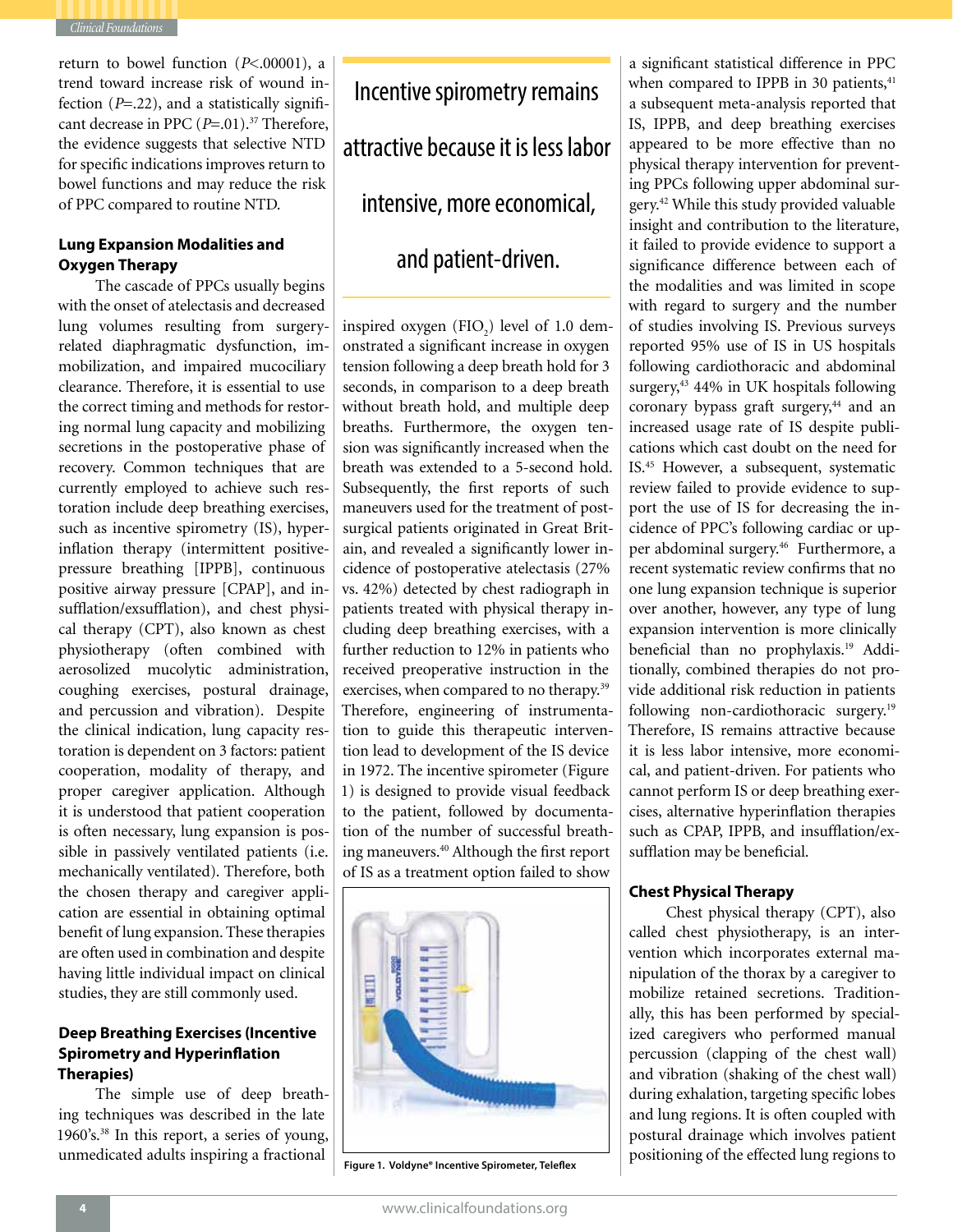

facilitate gravitational drainage of secretions. Today, percussion and vibration can be performed by a variety of mechanical techniques. Despite the theoretical advantages of CPT, and its common place in health care medicine, a large body of literature fails to demonstrate a clinical benefit associated with its routine use in postoperative and nonsurgical patients. A landmark systematic review reveals the concerns of many authors and their reluctance to endorse CPT as a standard of care. These are highlighted below:<sup>47</sup>

"Although physiotherapy is seen as an integral part of most multidisciplinary intensive care units, there is only limited evidence concerning the effectiveness of physiotherapy in this setting.48

The literature concerning CPT and its effect on the pulmonary function of cystic fibrosis patients is extensive and inconsistent in its findings.<sup>49</sup>

In mechanically ventilated children, chest physiotherapy cannot be regarded as a standard treatment modality.50

…we conclude that mechanical percussion of the chest as applied by physical /respiratory therapists is ineffective and perhaps even detrimental in the treatment of patients with acute exacerbations of chronic obstructive pulmonary disease.<sup>51</sup>

There continues to be widespread debate as to which airway clearance regimen should be used and when.<sup>52</sup>

Although the above statements address the global use of CPT in the healthcare setting, the only RCT to date that examined the association between CPT and PPC also failed to demonstrate a clinical benefit of CPT following pulmonary resection via open thoracotomy.<sup>53</sup> In contrast, using a propensity score matching method, a recent, prospectively reviewed database of 784 lung cancer patients treated by lobectomy justified the implementation of a perioperative intensive CPT program which reduced overall pulmonary morbidity. Despite the success of the project to minimize the probability of pulmonary complication, this study did not include diffusion lung capacity for carbon monoxide (DLCO) and predicted postoperative diffusion lung capacity for carbon monoxide (ppoDLCO), measures that are currently paramount in preop-





erative risk evaluation of lung resection candidates.53 Therefore, the routine use of CPT is not recommended to reduce PPC. Alternative therapy such as ambulation, and earlier extubation may improve clinical outcomes in high-risk surgeries.<sup>54</sup>

### **Subglottic-suction ETT**

During mechanical ventilation, the placement of an endotracheal tube (ETT) causes the airway to lose its natural ability to prevent aspiration of oral, nasal, and gastric secretions. These secretions eventually penetrate the lungs via the ETT and accumulate below the epiglottis and above the ETT cuff (subglottic airway). This accumulation is often later aspirated through the inadvertent channels created within the ETT cuff resultant of cuff inflation and placement against the trachea wall. Penetration of these secretions into the lungs can result in development of ventilator-associated pneumonia (VAP), which is associated with increased mortality, morbidity, and ventilator LOS, with an approximate increase in healthcare cost of



**ISIS® HVT™Convertible Endotracheal Tube to remove subglottic secretions. (Courtesy Teleflex)**

\$11,873.00.55 Therefore, engineering and creation of specialized ETT's have proven beneficial with regards to minimizing early onset VAP (within 48-72 hours) which may reduce PPC's.

Subglottic-suction ETT's incorporate an additional dorsal lumen suction channel directly above the cuff which is connected to an external evacuation system. Secretions are extracted either intermittently or continuously.56 A large number of studies have sought to detect clinical benefit of this tube type compared to standard treatment. Although a recent review of 6 RCT's demonstrate a reduction in the incidence and delay in early onset VAP in a heterogenous patient population, half of the trials showed no statistically significant difference in VAP between subglottic-suction ETT and standard therapy (via chi-square test, intention-to-treat analysis).57 However, a previous meta-analysis of 5 studies confirms benefit with an approximate 50% decrease in VAP in 896 patients expected to require mechanical ventilation for 72 hours.58 Therefore, the results of these trials proved powerful enough to support endorsement for VAP prevention by the Center for Disease Control (CDC),<sup>59</sup> the American Association of Respiratory Care (AARC),<sup>60</sup> the American Association of Critical-Care Nurses (AACN),<sup>61</sup> and the American Thoracic Society (ATS).<sup>62</sup>

### **Summary**

Despite the conflicting nature of clinical trials dedicated to reduction of PPCs, most interventions discussed above are still common in today's healthcare. The basis for selection of patient therapy often expands beyond clinical trials, which use statistical significance to validate treatment benefit. Therefore, selection should be driven by economical and practical concerns, as well as the individual needs of patients. In a recent editorial, Dr. Athur Slutsky addresses the phenomenon of the human attraction to physiology and the complex nature in which the foundation of clinical decisionmaking is constructed. Although healthcare decisions should be clinically and evidence-based, many clinical trials have yet to provide the necessary information we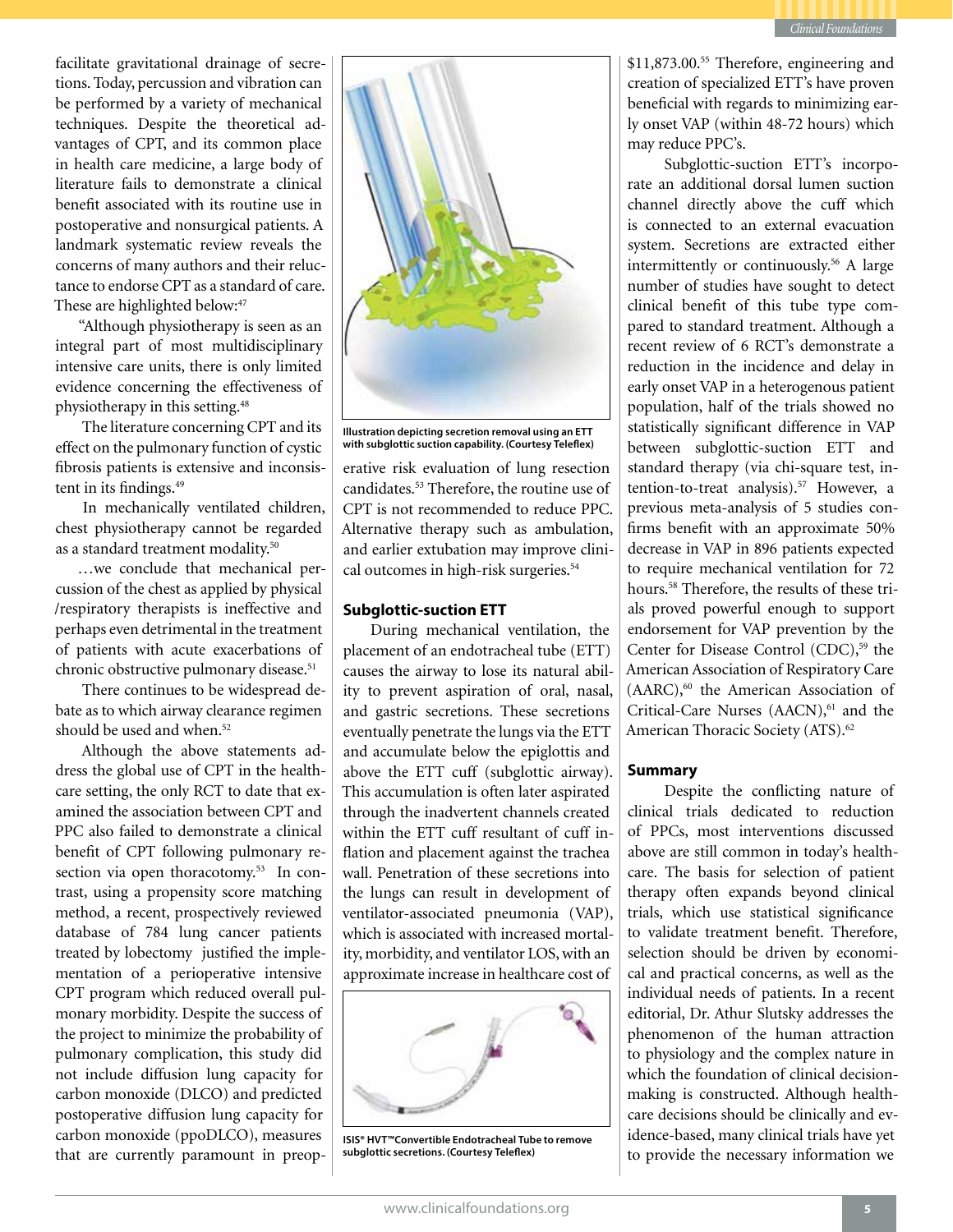

require as caregivers. This is echoed in his statement, "Does it make sense not to use a novel (or not so novel) therapeutic strategy that has a strong physiological rationale, demonstrates a strong positive trend in an important clinical outcome, has an acceptable adverse effect profile, and is inexpensive? 63" Therefore, consideration of minimally studied or unproven therapies, which make physiologic and clinical sense, may provide clinical benefit in the absence of an associated clinical trial or science.

#### References

- Shander A, Fleisher LA, Barie PS, et al. Clinical and economic burden of postoperative pulmonary complica-tions: Patient safety summit on definition, risk-reducing interventions, and preventive strategies. Crit Care Med 2011;39(9):1-10.
- 2 Arozullah AM, Daley J, Henderson WG, Khuri SF. Multifactorial risk index for predicting postoperative respira-tory failure in men after major noncardiac surgery. The National Veterans Administration Surgical Quality Improvement Program. Ann Surg 2000;232(2):242-253.
- <sup>3</sup> Talab HF, Zabani IA, Abdelrahman HS, et al. Intraopera- tive ventilatory strategies for prevention of pulmonary atelectasis in obese patients undergoing laparoscopic bar- iatric surgery. Anesth Analg 2009;109(5):1511-1516.
- 4 Myles PS, Iacono GA, Hunt JO, et al. Risk of respiratory complications and wound infection in patients undergo-ing ambulatory surgery: smokers vs nonsmokers. Anes- thesiology 2002;97(4):842-847.
- 5 Al-Khayat H, Al-Khayat H, Sadeq A, et al. Risk factors for wound complication in pilonidal sinus procedures. J Am Coll Surg 2007;205(3):439-444.
- 6 Finan KR, Vick CC, Kiefe CI, et al. Predictors of wound in-fection in ventral hernia repair. Am J Surg. 2005;190:676– 681.
- Lindström D, Sadr Azodi O, Bellocco R, et al. The effect of tobacco consumption and body mass index on complications and hospital stay after inguinal hernia surgery. Hernia 2007;11(2):117-123.
- 8 Martin LF, Atnip RG, Holmes PA, et al. Prediction of postoperative complications after elective aortic surgery using stepwise logistic regression analysis. Am Surg gery using ...<sub>1</sub><br>1994;60:163–168.
- <sup>9</sup> Sorensen LT, Hemmingsen U, Kallehave F, et al. Risk fac- tors for tissue and wound complications in gastrointesti- nal surgery. Ann Surg 2005; 241:654–658.
- 10 Sadr Azodi O, Lindström D, Adami J, et al. Impact of body mass index and tobacco smoking on outcome after open appendicectomy. Br J Surg 2008;95(6):751-757.
- <sup>11</sup> Pappachen S, Smith PR, Shah S, et al. Postoperative pul- monary complications after gynecologic surgery. Int J Gynaecol Obstet 2006;93(1):74-76.
- 12 Sadr Azodi O, Bellocco R, Eriksson K, Adami J. The impact of tobacco use and body mass index on the length of stay in hospital and the risk of post-operative complica-tions among patients undergoing total hip replacement. J Bone Joint Surg Br 2006;88(10):1316-1320.
- <sup>13</sup> Castillo RC, Bosse MJ, MacKenzie EJ, Patterson BM. Im- pact of smoking on fracture healing and risk of complica- tions in limb-threatening open tibia fractures. J Orthop Trauma 2005;19(3):151-157.
- <sup>14</sup> Thomsen T, Villebro N, Møller AM. Interventions for pre- operative smoking cessation. Cochrane Database Syst Rev 2010;(7):CD002294.
- 15 Møller AM, Villebro N, Pedersen T, et al. Effect of preoperative smoking intervention on postoperative complications: a randomised clinical trial. The Lancet 2002;359(9301):114–117.
- 16 Kuri M, Nakagawa M, Tanaka H, Hasuo S, Kishi Y. De-termination of the duration of preoperative smoking cessation to improve wound healing after head and neck surgery. Anesthesiology 2005;102(5):892-896.
- 17 Chan LKW, Withey S, Butler PEM. Smoking and wound healing problems in reduction mammaplasty: is the introduction of urine nicotine testing justified? Ann Plast Surg 2006;56(2):111-115.
- 18 Thomsen T, Tonnesen H, Møller AM. Effect of preoperative smoking cessation interventions on postoperative complications and smoking cessation. British Journal of Surgery. 2009;96(5):451–461.
- 19 Lawrence VA, Cornell JE, Smetana GW. Strategies to reduce postoperative pulmonary complications af- ter noncardiothoracic surgery: systematic review for the American College of Physicians. Ann Intern Med 2006;144(8):596-608.
- <sup>20</sup> Bluman LG, Mosca L, Newman N, Simon DG. Preopera- tive smoking habits and postoperative pulmonary com- plications. Chest 1998;113(4):883-889.
- 21 Beecher HK, Todd DP. A study of the deaths associated with anesthesia and surgery: based on a study of 599, 548 anesthesias in ten institutions 1948-1952, inclusive. Ann Surg 1954;140(1):2-35.
- 22 Debaene B, Plaud B, Dilly M-P, Donati F. Residual paralysis in the PACU after a single intubating dose of nondepolarizing muscle relaxant with an intermediate duration of action. Anesthesiology 2003;98(5):1042-1048.
- <sup>23</sup> Cammu G, De Witte J, De Veylder J, et al. Postoperative re- sidual paralysis in outpatients vs inpatients. Anesth Analg 2006;102(2):426-429.
- <sup>24</sup> Berg H, Roed J, Viby-Mogensen J, et al. Residual neu- romuscular block is a risk factor for postoperative pul- monary complications. A prospective, randomised, and blinded study of postoperative pulmonary complications after atracurium, vecuronium and pancuronium. Acta Anaesthesiol Scand 1997;41(9):1095-1103.
- 25 Urwin SC, Parker MJ, Griffiths R. General vs regional anaesthesia for hip fracture surgery: a meta-analysis of randomized trials. Br J Anaesth 2000;84(4):450-455.
- 26 Rodgers A, Walker N, Schug S, et al. Reduction of postoperative mortality and morbidity with epidural or spinal anaesthesia: results from overview of randomised trials. BMJ 2000;321(7275):1-12.
- 27 Kehlet H, Holte K. Effect of postoperative analgesia on surgical outcome. Br J Anaesth 2001;87(1):62-72.
- Kehlet H. Modification of responses to surgery by neural blockade: clinical implications. In: Cousins MJ, Briden- baugh, eds. Neural Blockade in Clinical Anesthesia and Management of Pain, 3rd Edn. Philadelphia: Lippencott-Raven, 1998:129-171.
- <sup>29</sup> Ballantyne JC, Carr DB, deFerranti S, et al. The compara- tive effects of postoperative analgesic therapies on pulmo- nary outcome: cumulative meta-analyses of randomized, controlled trials. Anesth Analg. 1998;86(3):598-612.
- 30 Walder B, Schafer M, Henzi I, Tramer MR. Efficacy and safety of patient-controlled opioid analgesia for acute postoperative pain. Acta Anaesthesiol Scand 2001;45(7):795–804.
- 31 Abraham NS, Young JM, Solomon MJ. Meta-analysis of short-term outcomes after laparoscopic resection for colorectal cancer. Br J Surg 2004;91(9):1111-1124.
- 32 Vignali A, Braga M, Zuliani W, et al. Laparoscopic colorectal surgery modifies risk factors for postoperative morbidity. Dis Colon Rectum 2004;47(10):1686-1693.
- 33 Guller U, Jain N, Hervey S, Purves H, Pietrobon R. Laparoscopic vs open colectomy: outcomes compari- son based on large nationwide databases. Arch Surg 2003;138(11):1179-1186.
- 34 Zacks SL, Sandler RS, Rutledge R, Brown RS Jr. A population-based cohort study comparing laparoscopic cholecystectomy and open cholecystectomy. Am J Gastroen-terol 2002;97(2):334-340.
- Li C, Mei JW, Yan M, et al. Nasogastric decompression for radical gastrectomy for gastric cancer: a prospective ran-domized controlled study. Dig Surg 2011;28(3):167-172.
- <sup>36</sup> Rao W, Zhang X, Zhang J, et al. The role of nasogas- tric tube in decompression after elective colon and rectum surgery: a meta-analysis. Int J Colorectal Dis 2011;26(4):423-429.
- <sup>37</sup> Nelson R, Edwards S, Tse B. Prophylactic nasogastric de- compression after abdominal surgery. Cochrane Database Syst Rev 2007;(3):CD004929.
- 38 Ward RJ, Danziger F, Bonica JJ, Allen GD, Bowes J. An evaluation of postoperative respiratory maneuvers. Surg Gynecol & Obstet 1966;123(1):51-54.
- 39 Bartlett RH, Brennan ML, Gazzaniga AB, Hanson EL. erative pulmonary complications. Surg Gynecol Obstet 1973;137(6):925-933.
- 40 Bartlett RH, Gazzaniga AB, Geraghty TR. Respiratory maneuvers to prevent postoperative pulmonary compli- cations. JAMA 1973;224(7):1017-1021.
- 41 Van de Water JM, Watring WG, Linton LA, Murphy M, Byron RL. Prevention of postoperative pulmonary com-plications. Surg Gynecol Obstet 1972;135(2):229.
- 42 Thomas JA, McIntosh JM. Are incentive spirometry, inter-<br>mittent positive pressure breathing, and deep breathing<br>exercises effective in the prevention of postoperative pulmonary complications after upper abdominal surgery? A systematic overview and meta-analysis. Physical Therapy  $1994;74(1):3.$
- <sup>43</sup> O'Donohue WJ. National survey of the usage of lung ex- pansion modalities for the prevention and treatment of

postoperative atelectasis following abdominal and thoracic surgery. Chest. 1985;87(1):76.

- 44 Jenkins SC, Soutar SA. A survey into the use of incentive spirometry following coronary artery by-pass graft surgery. Physiotherapy. 1986;72(10):492–493.
- 45 Wattie J. Incentive spirometry following coronary artery bypass surgery. Physiotherapy. 1998;84(10):508–514.
- The Effect of Incentive Spirometry on Postoperative Pulmonary Complications: A Systematic Review. Chest 2001;120(3):971-978
- Hess DR. The evidence for secretion clearance techniques. Respir Care 2001;46(11):1276-1293.
- 48 Stiller K. Physiotherapy in Intensive Care: towards an evidence-based practice. Chest 2000;118(6):1801-1813.
- Williams MT. Chest physiotherapy and cystic fibrosis. Why is the most effective form of treatment still unclear? Chest 1994;106(6):1872-1882.
- 50 Krause MF, Hoehn T. Chest physiotherapy in me-chanically ventilated children: a review. Crit Care Med 2000;28(5):1648-1651.
- 51 McCrory DC, Brown C, Gelfand SE, Bach PB. Management of acute exacerbations of COPD: a summary and appraisal of published evidence. Chest 2001;119(4):1190- 1209.
- 52 Pryor JA. Physiotherapy for airway clearance in adults. Eur Respir J 1999;14(6):1418-1424.
- 53 Reeve JC, Nicol K, Stiller K, et al. Does physiotherapy plications following pulmonary resection via open thora- cotomy? A preliminary randomised single-blind clinical trial. Eur J Cardiothorac Surg 2010;37(5):1158-1166.
- <sup>54</sup> Ambrosino N, Gabbrielli L. Physiotherapy in the peri- operative period. Best Pract Res Clin Anaesthesiol 2010;24(2):283-289.
- 55 Warren D, Shukla S, Olsen, M, Kollef M, et al. Outcome and attributable cost of ventilator –associated pneumonia among intensive care unit in a suburban medical center. Critical Care Medicine 2003;31(5):1312-1317.
- <sup>56</sup> Lacherade J-C, De Jonghe B, Guezennec P, et al. Intermit- tent subglottic secretion drainage and ventilator-associat- ed pneumonia: a multicenter trial. Am J Respir Crit Care Med 2010;182(7):910-917.
- 57 Gentile MA, Siobal MS. Are specialized endotracheal tubes and heat-and-moisture exchangers cost-effective in preventing ventilator associated pneumonia? Respir Care 2010;55(2):184-197.
- 58 Dezfulian C, Shojania K, Collard HR, et al. Subglottic secretion drainage for preventing ventilator-associated pneumonia: a meta-analysis. Am J Med 2005;118(1):11- 18.
- 59 Tablan OC, Anderson LJ, Besser R, et al. Guidelines for preventing health-care-associated pneumonia, 2003: recommendations of CDC and the Healthcare Infection Control Practices Advisory Committee. MMWR Re-comm Rep 2004;53(RR-3):1-36.
- <sup>60</sup> Guidelines for preventing health-care-associated pneu- monia, 2003 recommendations of the CDC and the Healthcare Infection Control Practices Advisory Com- mittee. Respir Care. 2004;49(8):926-939.
- 61 American Association of Critical-Care Nurses. AACN practice alert: ventilator-associated pneumonia. Available at: http://classic.aacn.org/AACN/practiceAlert.nsf/Files/ VAP/\$file/Ventilator%20Associated%20Pneumonia%20 11-2007.pdf. [Web]. Accessed July 26, 2011.
- 62 American Thoracic Society and the Infectious Diseases Society of America. Guidelines for the management of adults with hospital-acquired, ventilator-associated, and healthcare-associated pneumonia. Am J Respir Crit Care Med 2005;171(4):388-416.
- 63 Slutsky AS. Improving Outcomes in Critically Ill Patients. JAMA 2009;302(18):2030 -2032.

**David Grooms,** MHS, RRT is Respiratory Clinical Program Manager at Sentra Norfolk, Leigh and Bayside Hospitals in Norfolk, Virginia. He oversees respiratory care clinical activities for 3 hospitals as well as being responsible for the coordination of staff orientation, research projects, operational duties of multi-specialty ICU. Additionally, Mr. Grooms has published and presented at the state and national level on various respiratory care topics and has been an speaker at several local, state and national conferences.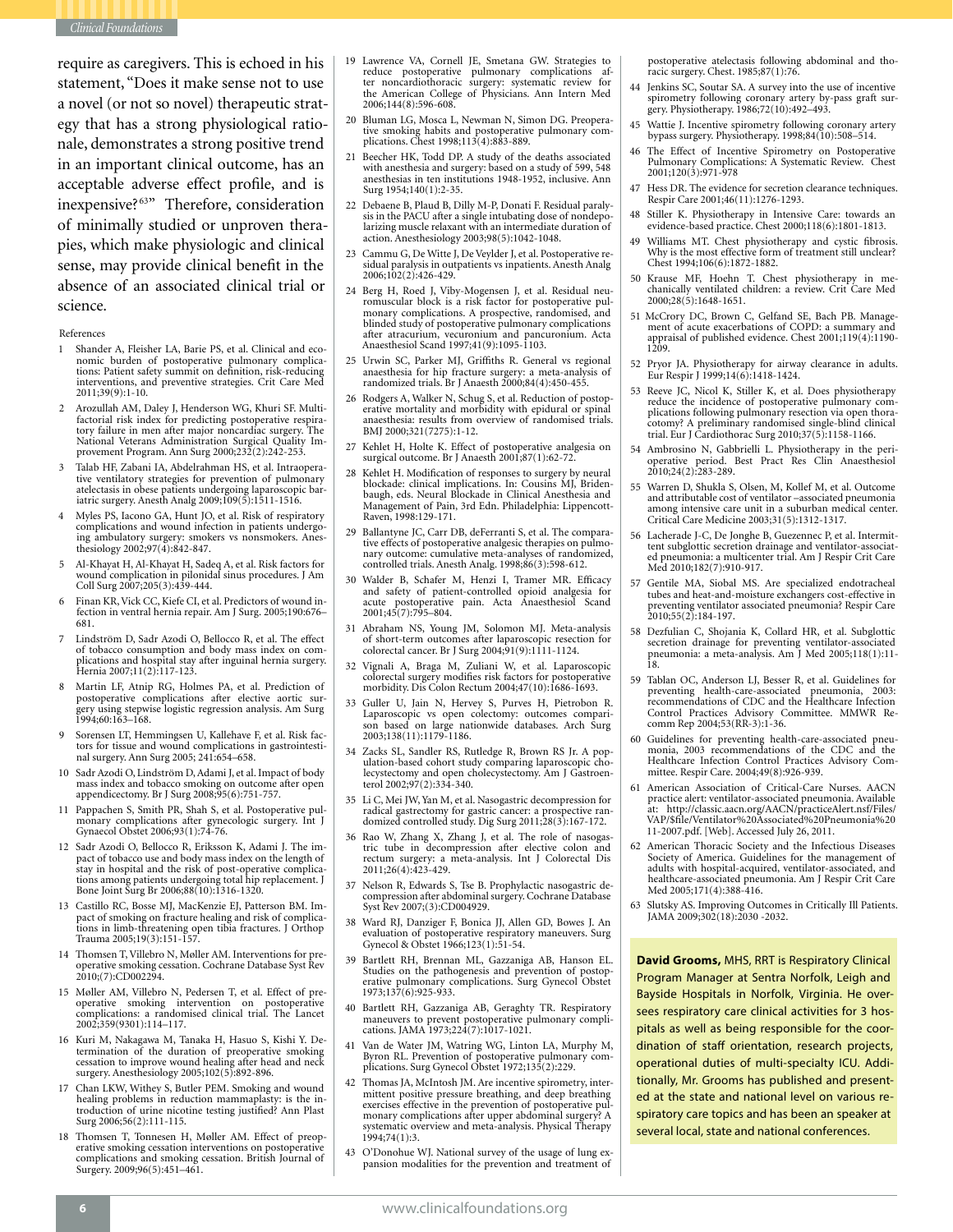

# **Panel Discussion: Postoperative Pulmonary Complications**

### **Moderator:** Faisal Masud, *MD*

**Panelists:** Paul Marik, *MD* Ruben Restrepo, *MD, RRT* Luis Angel, *MD* David Wheeler, *RRT-NPS*

An increasingly elderly patient population, a high incidence of obesity, and the need for repeated operations all contribute to the complex problems hospitals face today. Yet the expectations of patients and payers are going ever higher. Public reporting, pay-forperformance and shrinking healthcare dollars significantly impacts hospitals and clinicians. Within this setting, postoperative pulmonary complications represent a significant burden on our healthcare system. The short- and longterm impact of pulmonary complications is not fully understood; best practices are not applied consistently, and awareness of the problem is lacking. In this panel discussion, our distinguished experts present an overview of postoperative pulmonary complications and the evidence-based strategies to prevent them.

### *What are generally considered to be postoperative pulmonary complications (PPCs)?*

**Angel:** The definition of PPCs has been inconsistent across different studies. Some include complications not associated with symptoms, or poor outcomes such as mild asymptomatic decrease of function on a pulmonary function test or lower oxygen saturation on pulse oximetry; others focus on complications with significant clinical consequences. It is important to classify these complications consistently. The most important postoperative pulmonary complications are atelectasis, pneumonia, respiratory failure, pleural effusion or pneumothorax requiring external drainage, and exacerbation of underlying chronic lung disease.

In our scope of practice, the most common PPC is atelectasis followed perhaps by retained secretions, compromise in mucocilliary clearance and pulmonary effusion.

**Marik:** Patients undergoing surgical procedures are at risk for a number of pulmonary complications which may result in postoperative respiratory failure. These complications may be short lived with the patient returning to their previous level of functioning. However, not infrequently, the patient experiences a progressive clinical decline to become permanently ventilator-dependent. The most important postoperative pulmonary complications are atelectasis and mucous plugging, hospital-acquired pneumonia, pulmonary embolism, pleural effusions, diaphragmatic and intercostal muscle weakness (atrophy), aspiration pneumonitis, and postoperative acute respiratory distress syndrome (ARDS) due to delayed transfusion related lung injury (TRALI).

**Restrepo:** PCCs are defined as respiratory complications that occur within 48-to-72 hours following surgery. Only patients at risk typically develop major PCCs as a result of decreased vital capacity, postsurgical mucus hypersecretion, or retention. Pneumonia is the third most common postoperative infection after urinary tract infection and surgical site infection<sup>1</sup>

and needs to be distinguished from ventilator-associated pneumonia. In addition to those mentioned by Dr. Marik, other clinically significant PPCs include respiratory failure requiring mechanical ventilation and pneumothorax or pleural effusion requiring percutaneous intervention.2,3 Minor PPCs include most atelectasis, bronchospasm, laryngospasm, and the unanticipated need for supplemental oxygen beyond the immediate postoperative period.<sup>4</sup>

**Wheeler:** Frequently the literature concerning PPCs lumps together pneumonia, respiratory failure, atelectasis, bronchospasm, and exacerbation of chronic obstructive pulmonary disease (COPD). However, I find it easier to think about PPCs as discrete categories of clinically significant complications such as atelectasis, infection (including bronchitis and pneumonia), bronchospasm/reactive airway and respiratory failure requiring noninvasive ventilation. In our scope of practice, the most common PPC is atelectasis followed perhaps by retained secretions, compromise in mucocilliary clearance and pulmonary effusion. Another common yet generally inconsequential PPC in our practice is the appearance of a pneumopericardium.

### *What is the impact of PPCs on perioperative morbidity and mortality?*

**Angel:** PCCs are the most common postsurgical complications, especially in patients who have major surgical procedures, and more specifically, patients residing in ICUs or telemetry units. PPCs are different than complications associated with the underlying disease or surgical complications, and are more frequently reported than cardiovascular complications. Without medical intervention, PCCs can lead to prolonged hospitalization, and significant morbidity. Even though mortality has decreased significantly with improved surgical techniques, anesthesia and critical care management, PPCs are cited as the most frequent reason for increased hospital length-of-stay (LOS).2,5

**Restrepo:** Almost 25% percent of postoperative deaths that occur during the first week are associated with PCCs.1,6 Regardless of event rate, patients experiencing a PCC have a significantly increased hospital LOS and significantly decreased short- and long-term survival when compared with patients of similar age and comorbid conditions who experience an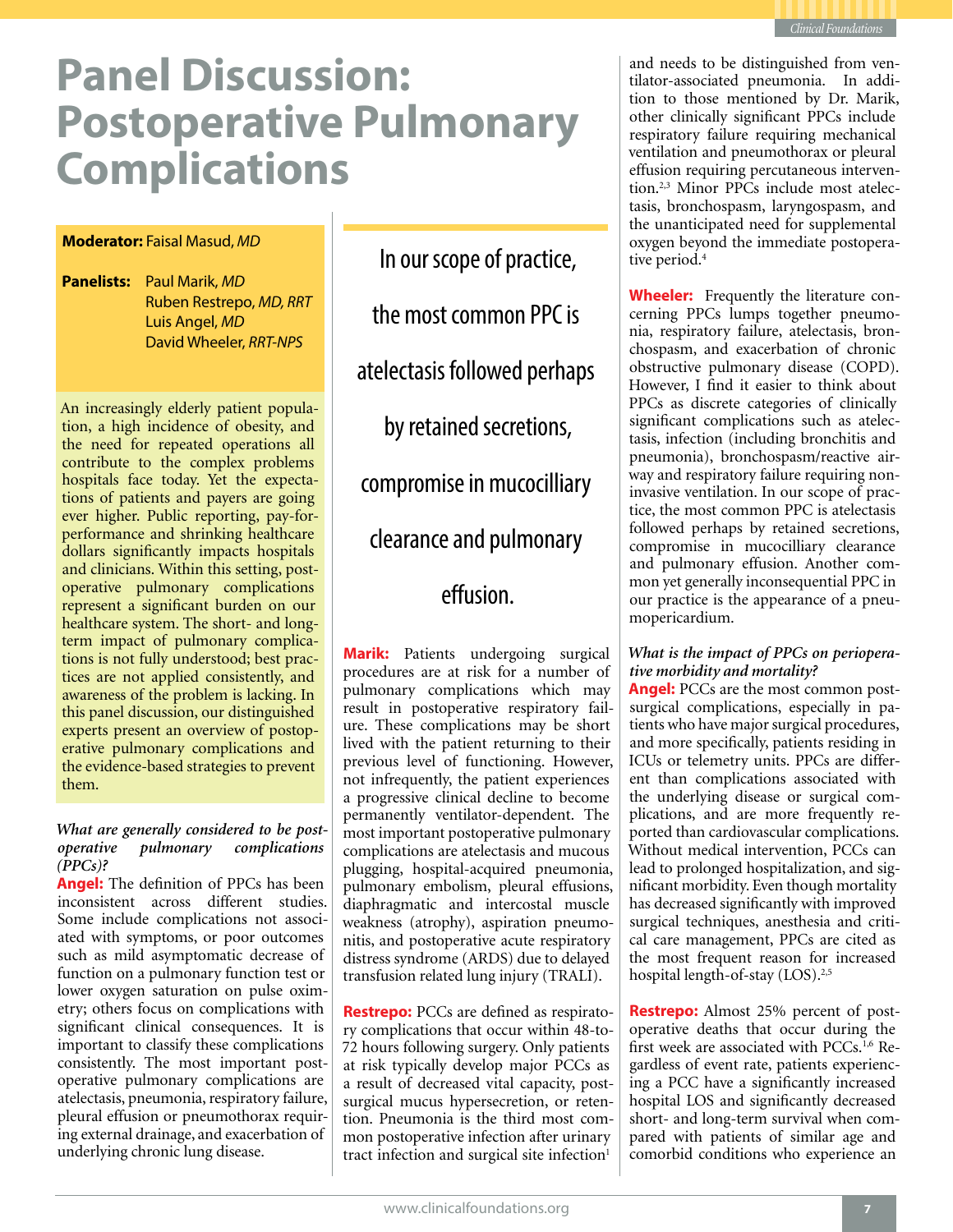

uncomplicated hospital course.7,8 Without medical intervention, PCCs could prolong hospitalization by as much as  $6$ -fold.<sup>2,5</sup> A recent analysis revealed that more than 1 million US patients experienced a PCC in 2008, and these cases were associated with 46,200 deaths, 2.9 million added days on the hospital floor and 1.9 million added ICU days.<sup>2</sup>

**Wheeler:** It is rather disheartening that postoperative deaths are predominantly due to PPCs. Indeed, if we examine the most devastating perioperative complication, postoperative respiratory failure, we find that it exhibits significant morbidity. Johnson and colleagues examined the outcomes of patients with respiratory failure as a complication of surgery and found that 26% of the patients with respiratory failure died within 30 days.<sup>9</sup> Additionally, 6% had a myocardial infarction and a devastating 35% developed pneumonia. Furthermore, 10% developed acute renal failure while 3% developed deep vein thrombosis or pulmonary embolism.

### *Please describe the risk factors for PPCs.*

**Angel:** There is a paucity of well-done clinical studies looking at the risk factors for PPCs, unlike cardiac complications, which have been extensively studied and for which there are better predictors. In the McAllister prospective cohort study, the multivariate regression analysis identified 4 variables that were independently associated with increased risk of complications: advanced age (OR 5.9 for age >65 years, *P*<.001), positive cough test (OR 3.8, *P*<.01), perioperative nasogastric tube (OR 7.7, *P*<.001), and duration of anesthesia (OR 3.3 for operations lasting at least 2.5 hours, *P*< .008).2

Many other studies provide conflicting information on which of these variables are independent predictive factors. The low statistical power resulting from small sample sizes, and the heterogeneity between studies further lower confidence in the validity and general applicability of these identified variables to patients undergoing nonthoracic surgery. Only 2 variables (duration of anesthesia and postoperative nasogastric tube placement) were associated significantly with PPCs in more than one study. The identification of nasogastric tube placement in the postoperative period as an independent predictor is surprising as it was not listed as a risk factor in most of the literature. Although postoperative nasogastric

Almost 25% percent of postoperative deaths that occur during the first week are associated with PCCs.

### - Restrepo -

tube placement might merely be a marker for upper abdominal surgery, it remained significantly associated with PPCs in multivariate analyses. Several other variables commonly cited in PPC risk assessment, such as hypercapnia or spirometry abnormalities, were not identified as useful or independent predictors.

Clearly, better-quality prospective studies are required to identify which elements of the history, clinical examination, preoperative laboratory testing, surgery, and anesthesia are independently predictive of PPCs. Ultimately, these studies should lead to the development and prospective validation of a multivariate risk assessment model for PPCs, which would make preoperative assessments simpler, more efficient, and accurate while avoiding unnecessary, harmful, or costly evaluations.

**Marik:** The most important risk factor for PPCs is underlying, preexistent lung disease. Patients with significant obstructive and restrictive lung disease are at high risk of PPCs. In such patients, preoperative lung function tests are absolutely mandatory to assess risk-benefit. In patients with very poor preoperative lung function tests (i.e. minimal respiratory reserve), alternative treatment strategies may be more appropriate.

Furthermore, in patients with marked abnormalities of lung function, preoperative optimization, local or spinal anesthesia and an aggressive postoperative respiratory program may be indicated. Additional patient factors such as morbid obesity, malnutrition, history of smoking, diabetes, cardiac failure, liver failure and renal failure increase the risk of PPCs.

**Restrepo:** Since the great majority of

patient-related risk factors can be identified during a good presurgical assessment, a good evaluation of preoperative pulmonary risks is the main priority in determining the potential for PCCs as their presence may predict long-term mortality after surgery.<sup>5</sup> According to the American College of Physicians (ACP), the major patient-related risk factors are advanced age, American Society of Anesthesiologists (ASA) Physical Status >2, COPD, functional dependence, and congestive heart failure.<sup>10-13</sup> Even in situations where preoperative and operative conditions are optimal, postoperative factors such as the quality, quantity, and duration of postoperative pain, anticipated analgesic requirements and analgesic techniques, and length of time at bed rest all need to be considered.

**Wheeler:** The ACP guideline clearly delineates between patient- and procedurerelated risk factors. In addition to the patient-related risk factors Dr. Restrepo listed, the guideline adds smoking history, impaired sensorium, alcohol ingestion, abnormal chest exam, obesity and obstructive sleep apnea. The ACP review identifies procedure-related risk factors such as aortic aneurysm repair, thoracic surgery, abdominal surgery, upper abdominal surgery, prolonged surgery, head and neck surgery, emergency surgery, vascular surgery, perioperative transfusion and general anesthesia.

### *Does type of surgery and anesthesia play a role?*

**Angel:** The surgical site is the single most important factor in predicting the overall risk of PPCs—the incidence of complications is inversely related to the distance of the surgical incision from the diaphragm. Thus, the complication rate is significantly higher for thoracic and upper abdominal surgery than for lower abdominal and all other procedures. PCC rates range from 5% to 10% for lower abdominal surgery to as high as 20% to 25% for upper abdominal, aortic, or esophageal surgeries. The higher rates of complications in upper versus lower abdominal surgery relate to the effect upon respiratory muscles and diaphragmatic function. Surgical procedures lasting more than 3-to-4 hours are associated with a higher risk of pulmonary complications. This observation suggests that, when available, a less ambitious, briefer procedure should be considered in a very high-risk patient.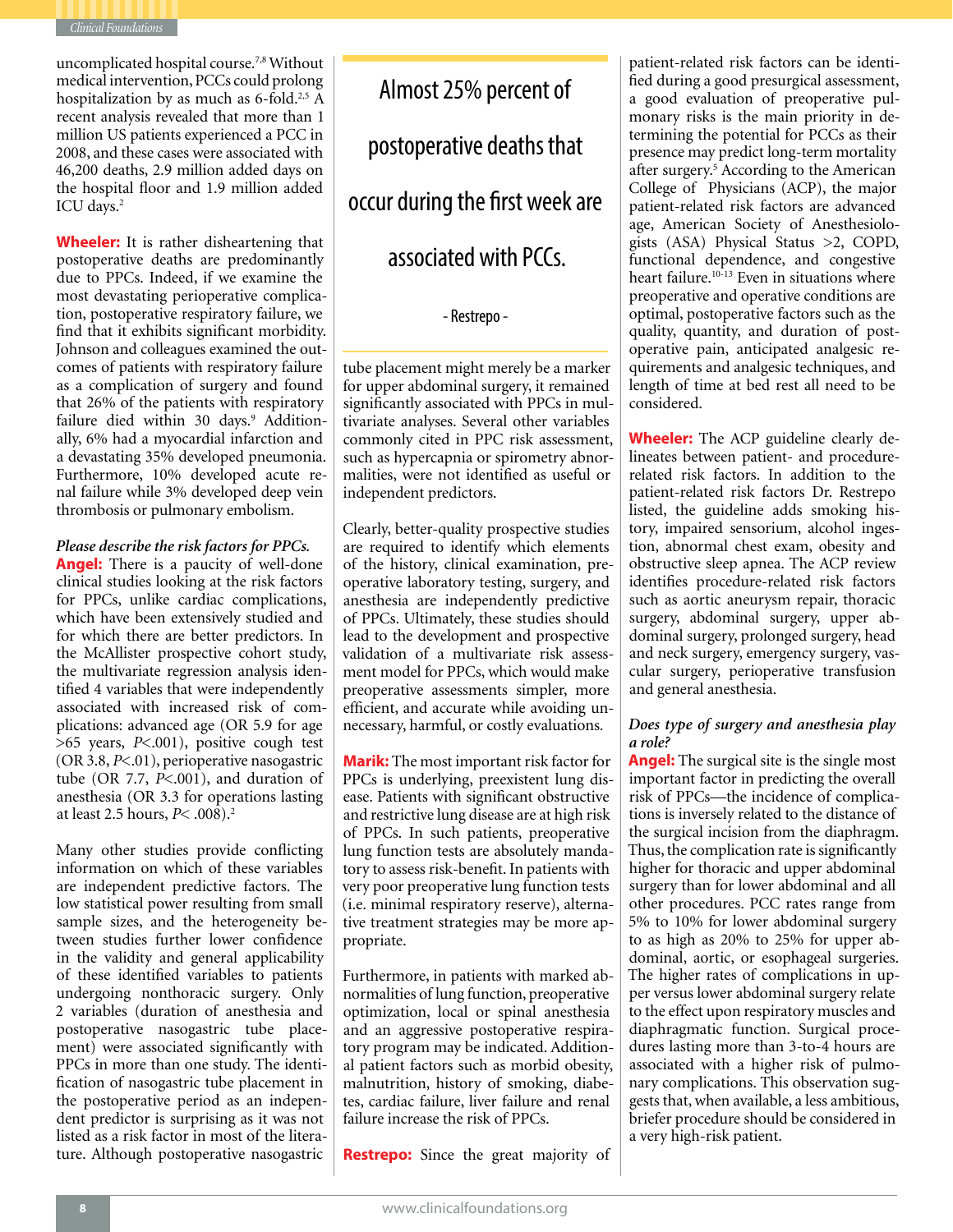

There are conflicting data with regard to the pulmonary risk of spinal or epidural anesthesia when compared with general anesthesia. It appears likely that general anesthesia leads to a higher risk of clinically important pulmonary complications than does epidural or spinal anesthesia, although further studies are required to confirm this observation. Regional nerve block is associated with lower risk and should be considered when possible for high-risk patients.

**Marik:** The type and duration of surgery are major risk factors for PPCs. Patients with cardiothoracic and upper abdominal surgery are at an increased risk of PPCs. This may be related to pain which "splints" respiratory efforts and leads to decreased coughing as well as the presence of chest tubes. Longer surgery times with increased tissue trauma will result in a greater degree of immune suppression, increasing the risk of infectious complications. Furthermore, multiple intra and postoperative blood transfusions increase the risk of the delayed TRALI syndrome. Patients who undergo surgery under spinal anesthesia rather than general anesthesia, and who undergo laparoscopic surgery are at a lower risk of postoperative pulmonary complications.

**Restrepo:** While general anesthesia, in comparison to neuraxial blockade (spinal or epidural anesthesia), may represent a greater risk for PPCs, this remains an area of controversy.<sup>14</sup> If required, intermediate-active neuromuscular blocking agents such as atracurium and vecuronium should be preferred over long-acting agents.15,16

Whenever possible, alternatives to open surgical procedures should be considered. Laparoscopic rather than open bariatric surgery has been found to be an effective strategy to reduce PCC, since it is associated with less postoperative pain.5,6,17

**Wheeler:** Definitely, upper abdominal surgery manifests the greatest degree of PPC. Aortic aneurysm repair, thoracic surgery of any kind, cardiac surgery and lower abdominal surgery all have potential for PPCs. When surgery takes more than 2 hours, the risk for PPCs increases. The patient receiving general anesthesia with its attendant artificial airway and required mechanical ventilation is at much greater risk for PPCs than a patient receiving a neuromuscular block or local anesThe incidence of complications is inversely related to the

distance of the surgical

incision from

the diaphragm.

- Angel -

thesia. Any patient with a prior history of cardiopulmonary disease who requires endotracheal intubation and general anesthesia will be at much greater risk for PPCs. It is imperative that we assess and identify patients at greater risk for PPCs so that we may intervene and employ preventive measures.

### *Describe strategies that can be implemented pre-and immediately post-surgery to reduce the risk of PPCs.*

**Angel:** Patients undergoing upper abdominal or thoracic surgery or aortic aneurysm repair with additional risk factors for PPCs are candidates for risk reduction strategies. Interventions should begin in the preoperative period and continue through the postsurgical period. Clinicians should employ multiple strategies to reduce the risk of PPCs to the fullest possible extent. Patient education regarding lung expansion maneuvers should begin prior to surgery. The preoperative evaluation provides an opportunity to discuss the benefits of smoking cessation. Current cigarette smokers have an increased risk for PPCs, although the incremental risk is small in the absence of chronic lung disease. Patients undergoing elective surgery should be advised to stop smoking at least 8 weeks before surgery; a brief period of abstinence does not improve perioperative pulmonary outcomes and may increase the risk of PPCs.

A program of preoperative inspiratory muscle training may reduce the risk of PPCs. The program is intensive and involves breathing exercises, incentive spirometry, education in active breathing

techniques, and forced expiration techniques. Postoperative pulmonary complication rates are lower and median LOS is shorter for patients completing inspiratory muscle training. While it is time intensive and potentially expensive, this strategy appears to have no risk and offers an additional approach to the preoperative preparation of high-risk patients.

Lung expansion techniques include incentive spirometry; chest physical therapy, including deep breathing exercises; coughing; postural drainage; percussion and vibration; suctioning and ambulation; intermittent positive-pressure breathing; and continuous positive-airway pressure. Deep breathing exercises and incentive spirometry appear to be equally effective and capable of reducing the risk of PPCs by about one-half. Deep breathing exercises are a component of chest physical therapy. Incentive spirometry involves deep breathing facilitated by a simple mechanical device.

Adequate postoperative pain control may help to minimize PPCs by enabling earlier ambulation and improving the patient's ability to take deep breaths. This is particularly important after thoracic and upper abdominal surgery. Studies of the effect of postoperative pain management on pulmonary complications have focused on the use of epidural analgesia and intercostal nerve blocks as alternatives to more traditional parenteral opioids. Epidural analgesia seems superior to other methods for delivering opioids in preventing PPCs.

**Marik:** The most important strategy to reduce the risk of PPCs is to identify those patients who are at an increased risk of respiratory problems prior to surgery. These patients are likely to benefit from preoperative optimization, the use of anesthetic techniques that limit the likelihood of pulmonary complications and scrupulous attention in the postoperative period. Pain management, restricted use of sedative agents, aggressive postoperative physiotherapy and early mobilization are key interventions likely to reduce the risks of respiratory complications. All patients undergoing surgery should be stratified according to their risk of developing thromboembolic complications, and an appropriate level of prophylaxis should then be instituted.

**Restrepo:** Adequate treatment of co-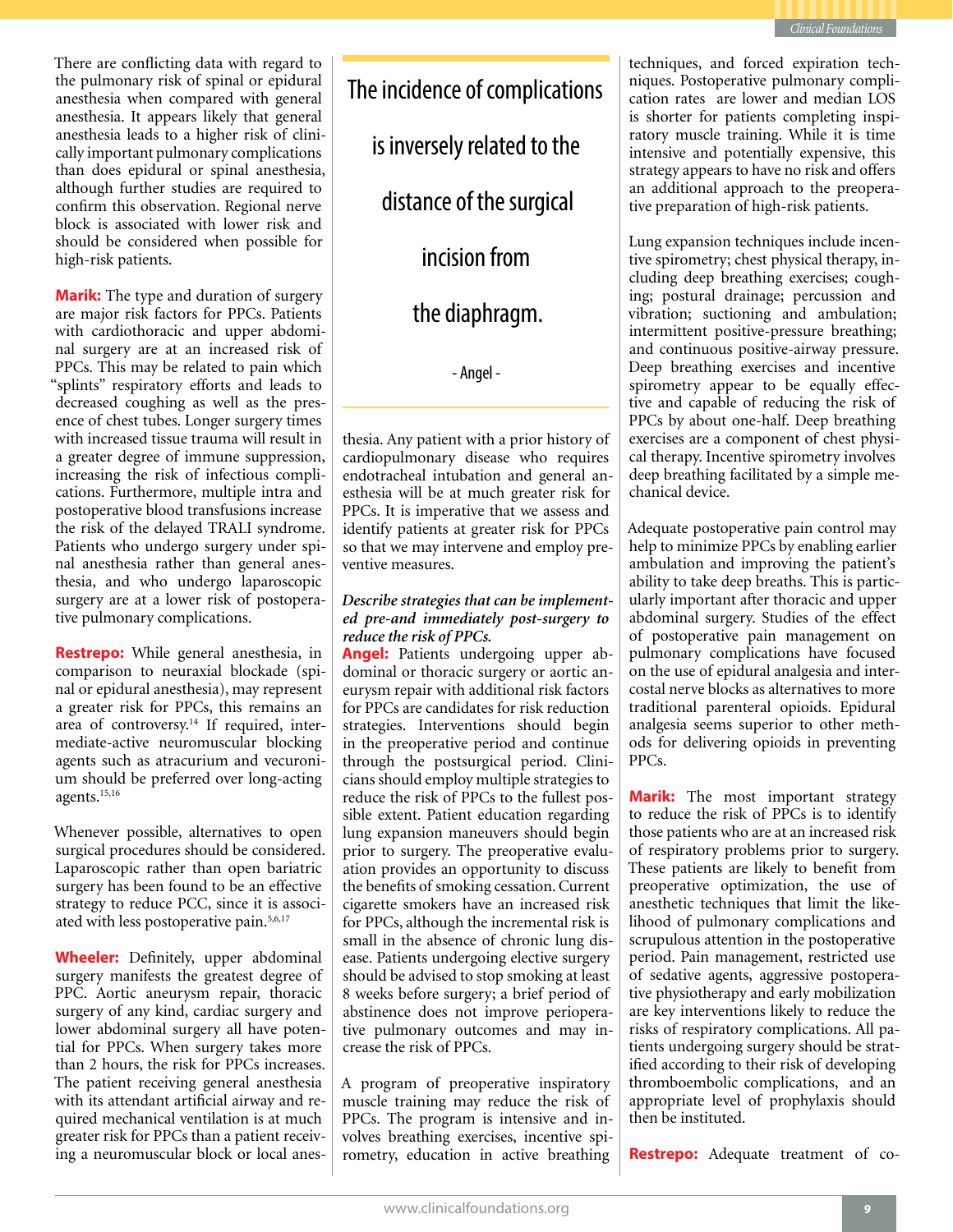

morbidities plays an essential role in preventing PPCs. Cigarette cessation,<sup>3,4,18,19</sup> treatment of underlying lung infections, a peak flow of >80% predicted and absence of wheezing should be the goals prior to any surgical procedure. The role of lung expansion maneuvers such as incentive spirometry alone in preventing PPCs is questionable.20 However, a combination of deep breathing, incentive spirometry, adequate postsurgical pain control, early ambulation, and in some patients continuous positive airway pressure (CPAP) may prevent PPCs.<sup>21,22,23</sup>

**Wheeler:** The presurgical assessment of every patient is critically important. The most important of these preoperative interventions is of course, smoking cessation. Patients scheduled for elective surgery should quit smoking at least 8 weeks prior to their scheduled surgery. It must be noted that a brief period of smoking cessation may not have any effect of postoperative complications. Any patient presenting with a prior history of cardiopulmonary impairment must have this impairment managed effectively prior to surgery. Perhaps the most difficult patients are those with COPD. This is an extremely important patient-related risk factor for PPCs and these patients should be aggressively treated.

The patient with asthma is another very troubling preoperative management challenge. Asthma that is not well-controlled poses a noteworthy risk for the development of PPCs, however, asthma that is well-controlled may attenuate this risk. It is imperative that any asthmatic patient undergo a thorough preoperative assessment and management strategey in order to reduce the risk for PPCs.

In patients presenting with elevated risk factors, a preoperative inspiratory muscle training program may lessen the possibility of PPCs. Another essential strategy for high-risk patients is a thorough patient education program that includes a discussion of the type of surgery, anesthesia and recovery procedures they will be asked to undergo. The education of the patient must include an orientation to any lung expansion or mucous clearing devices they may be asked to use in the postoperative period. Lung expansion therapy such as deep breathing, incentive spirometry, PEP and CPAP are all extremely effective in the prevention and attenuation of PPCs. The key is to match the patient and

The most important strategy to reduce the risk of PPCs is to identify those patients who are at an increased risk of respiratory problems prior to

## surgery.

device effectively.

Perhaps the most important postoperative procedure to prevent PPCs is an aggressive extubation protocol. The literature examines this issue from the perspective of systems dynamics and delineates between mediator variables (i.e. patient-centric variables) and moderator variables (related to the treatment and support of the patient). Mechanical ventilation falls in the category of moderator variable and has tremendous potential to either attenuate or exacerbate the postoperative course. Indeed, the significance of an aggressive assessment-based, evidence-driven weaning protocol cannot be understated. The liberation from mechanical ventilation of the postoperative patient will eliminate their risk of ventilator-associated pneumonia and significantly decrease the potential for PPCs of any kind.

### *With increased emphasis on pay for performance is prevention of PPC a relevant issue for hospitals? If so, what are the ramifications?*

**Angel:** The National Surgical Quality Improvement Program (NSQIP) compared hospitalization costs and LOS among patients with various postoperative complications.24 Among infectious, cardiovascular, venous thromboembolic, and pulmonary complications, the latter were by far the most costly. Pulmonary complications and venous thromboembolic complications required the longest mean hospital stay. Projecting to national levels, the study determined that more than 1 million patients experienced a PPC in the US in 2008, and these cases were associated with 46,200 deaths, 2.9 million

added days on the hospital floor, 1.9 million added ICU days and \$11.9 billion in additional costs.24

**Marik:** A comprehensive program to reduce postoperative respiratory complications has enormous value for both the patient and the institution. Postoperative respiratory complications lead to increased morbidity and mortality which increase patient distress and suffering. From the hospital's perspective, these complications lead to an increase in the LOS and use of hospital resources, both of which have significant financial implications.

**Restrepo:** A postoperative complication results in additional and often unexpected medical costs. These are primarily associated with increased length of hospitalization requiring intensive therapeutic intervention, pharmacological intervention, diagnostics, and increased use of health disciplines.<sup>5</sup> Pulmonary complications may double or triple the associated costs of other postsurgical complications and increase by 12-fold the median hospital cost when compared to the cost of not having respiratory complications.25 In 2004, postoperative complications accounted for nearly \$2 billion dollars.26

**Wheeler:** Hospitals must respond to the immense and ever-changing pressures and demands of payers. PPCs increase mechanical ventilation length-of-stay intensive care unit LOS and overall hospital stay. In the mindset of the data-driven, outcome driven, cost conscious, nonclinical performance examiner, any postoperative complication may be viewed as iatrogenic in nature and therefore a nonreimbursable service. Increasingly, healthcare systems will be told to absorb the significant cost and burden of PPCs that are deemed to be preventable. If past experience is a predictor of future behavior, one must assume that the payers will deem every postoperative complication as preventable and therefore will feel no compulsion to reimburse for the increased cost to the healthcare system. It has been estimated that all postoperative complications cost approximately \$2 billion a year. I trust we can all appreciate the enormity of these forces and their implications both for our patients and the future of our systems as well.

### **References**

<sup>1.</sup> Arozullah AM, Khuri SF, Henderson WG, et al. Partici- pants in the National Veterans Affairs Surgical Quality Improvement Program. Development and validationof a multifactorial risk index for predicting postoperative pneumonia after major noncardiac surgery. Ann Intern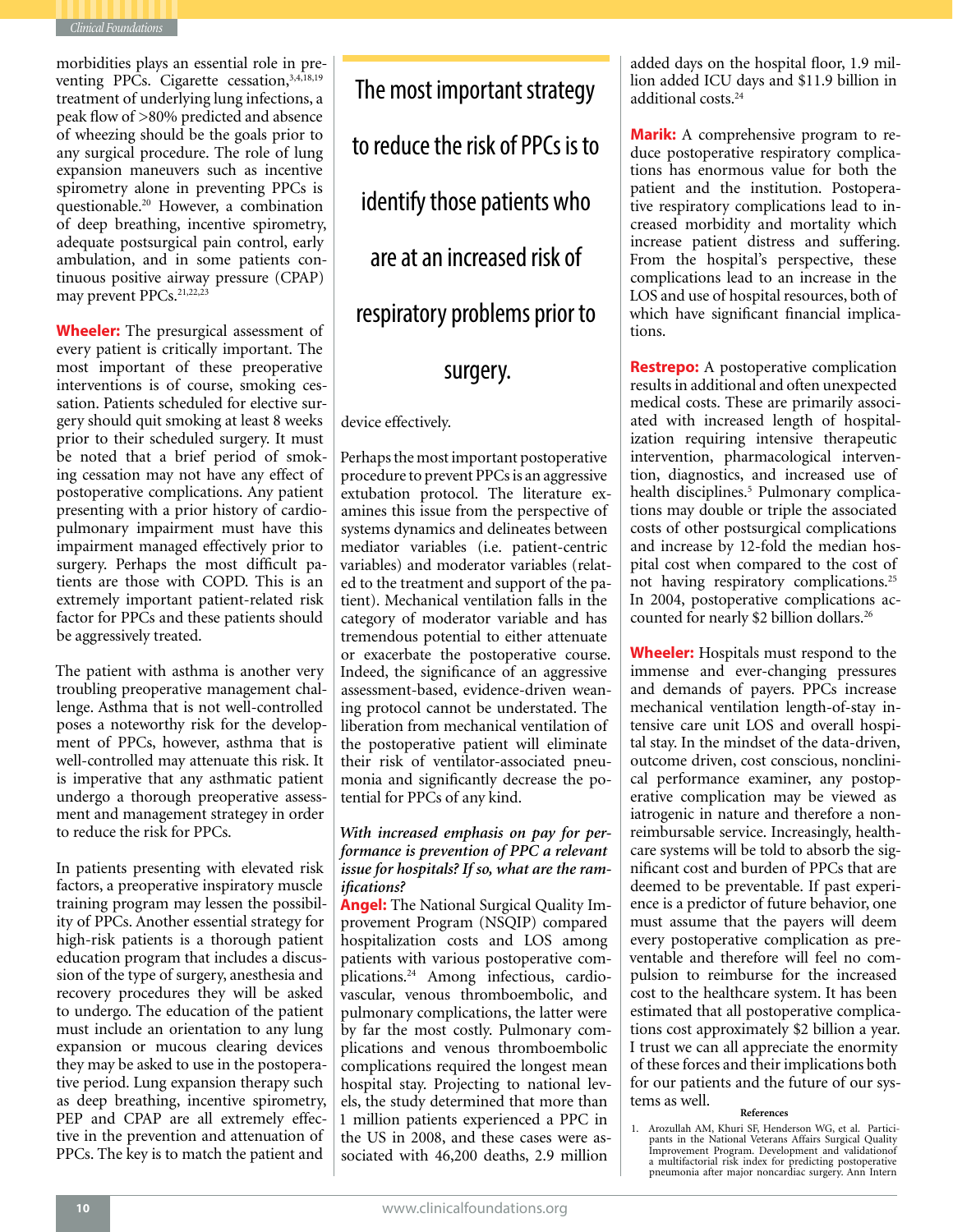Med. 2001;135(10):847-57.

- <sup>2</sup> McAlister FA, Bertsch K, Man J, Bradley J, Jacka M. In- cidence of and risk factors for pulmonary complications after nonthoracic surgery. Am J Respir Crit Care Med. 2005;171(5):514-7.
- 3 Smetana GW. Postoperative pulmonary complications: An update on risk assessment and reduction. Cleve Clin J Med. 2009;76:S60-S65.
- <sup>4</sup> Lorente L, Lecuona M, Jimenez A, Mora ML, Sierra A. In- fluence of an endotracheal tube with polyurethane cuff and subglottic secretion drainage on pneumonia. Am J Respir Crit Care Med. 2007;176:1079-1083.
- 5 Lawrence VA, Hilsenbeck SG, Mulrow CD, Dhanda R, Sapp J, Page CP. Incidence and hospital stay for cardiac and pulmonary complications after abdominal surgery. J Gen Intern Med. 1995;10:671-678.
- <sup>6</sup> Brooks-Brunn JA. Postoperative atelectasis and pneumo- nia. Heart Lung. 1995;24(2):94-115.
- <sup>7</sup> Canet J, Gallart L, Gomar C, et al. Prediction of postop- erative pulmonary complications in a population-based surgical cohort. Anesthesiology. 2010;113:1338-1350.
- 8 Manku K, Bacchetti P, Leung JM. Prognostic significance of postoperative in-hospital complications in elderly patients. I. long-term survival. Anesth Analg. 2003;96:583-9.
- <sup>9</sup> Johnson RG, Arozullah AM, Neumayer L, et al. Multivari- able predictors of postoperative respiratory failure after general and vascular surgery: results from the Patient Safety in Surgery Study. J Am Coll Surg. 2007; 204:1188– 1198.
- 10 Smetana GW, Lawrence VA, Cornell JE, American College of Physicians. Preoperative pulmonary risk stratifi-cation for noncardiothoracic surgery: Systematic review for the American College Of Physicians. Ann Intern Med. 2006;144:581-595.
- 11 Qaseem A, Snow V, Fitterman N, et al. Risk assessment for and strategies to reduce perioperative pulmonary complications for patients undergoing noncardiothoracic cians. Ann Intern Med. 2006;144(8):575-80.
- <sup>12</sup> Fisher BW, Majumdar SR, McAlister FA. Predict- ing pulmonary complications after nonthoracic sur- gery: a systematic review of blinded studies. Am J Med. 2002;112(3):219-25.
- 13 Serejo LG, da Silva-Júnior FP, Bastos JP, de Bruin GS, Mota RM, de Bruin PF. Risk factors for pulmonary comlications after emergency abdominal surgery. Respir Med. 2007;101(4):808-13.
- 14 Urwin SC, Parker MJ, Griffiths R. General versus regional anaesthesia for hip fracture surgery: A meta-analysis of randomized trials. Br J Anaesth. 2000;84:450-455.
- <sup>15</sup> Berg, H, Roed, J, Viby-Mogensen, J, et al. Residual neu- romuscular block is a risk factor for postoperative pul- monary complications. A prospective, randomised, and blinded study of postoperative pulmonary complications after atracurium, vecuronium and pancuronium. Acta Anaesthesiol Scand. 1997;41:1095.
- 16 Pedersen, T, Viby-Mogensen, J, Ringsted, C. Anaesthetic practice and postoperative pulmonary complications. Acta Anaesthesiol Scand. 1992;36:812.
- <sup>17</sup> Hall, JC, Tarala, RA, Tapper, J, Hall, JL. Prevention of re- spiratory complications after abdominal surgery: a ran- domised clinical trial. BMJ. 1996;312:148.
- 18 Knill RL. Control of breathing: Effects of analgesic, anaes-thetic and neuromuscular blocking drugs. Can J Anaesth. 1988;35:S4-8.
- <sup>19</sup> Warner DO. Preventing postoperative pulmonary com- plications: The role of the anesthesiologist. Anesthesiology. 2000;92:1467-1472.
- 20 Restrepo RD, Tracy M, Wettstein R, Wittnebel L. Incentive Spirometry: 2011. Respir Care. 2011;56(10):1600-1604.
- <sup>21</sup> Fagevik Olsén, M, Hahn, I, Nordgren, S, et al. Random- ized controlled trial of prophylactic chest physiotherapy in major abdominal surgery. Br J Surg 1997; 84:1535.
- 22 Fagevik Olsén, M, Hahn, I, Nordgren, S, et al. Random- ized controlled trial of prophylactic chest physiotherapy in major abdominal surgery. Br J Surg. 1997; 84:1535.
- 23 Ferreyra GP, Baussano I, Squadrone V, et al. Continuous positive airway pressure for treatment of respiratory complications after abdominal surgery: a systematic review and meta-analysis. Ann Surg. 2008; 247:617–626.
- 24 American College of Surgeons. National Surgical Quality Program. Brochure: http://acsnsqip.org/main/getstarted/ documents/pdfs/ACS\_NSQIP\_2010\_Brochure.pdf
- 25 eHospital. Postsurgical pulmonary complications cost \$11.9 billion annually. September 12, 2011. Available at: http://myhospital.eu/content/postsurgical\_pulmonary\_ complications\_cost\_us\_healthcare\_system\_119\_billion\_ annually
- <sup>26</sup> Wynne R. Variable definitions: implications for the pre- diction of pulmonary complications after adult cardiac surgery. Eur J Cardiovasc Nurs. 2004;3(1):43-52.

**David M. Wheeler**, BA, RRT-NPS, RCP is Respiratory and Education Coordinator, Cardiothoracic Anesthesia Respiratory Therapy, Cleveland Clinic, Cleveland, Ohio. He is responsible for creating the evidence-based "clinical compass" for the Respiratory Therapy arm of Cardiothoracic Anesthesia Critical Care, a group which cares for over 6,000 heart and lung cases annually. Mr. Wheeler has written an advanced orientation manual, Journal Club and accompanying written guide to current thought in Cardiopulmonary Critical Care, and has published both peer reviewed and non-peer reviewed papers in his field.

**Paul Ellis Marik**, MBBCh, M.Med (Int), FCCM, FCCP, FACP is Professor of Medicine, Chief, Division of Pulmonary and Critical Care Medicine, East Virginia Medical School, Norfolk, Virginia. He has over 350 publications in critical care medicine and holds many honors and awards for his research and teaching work in the field. He is the author the Handbook of Evidence-Based Critical Care, Second Edition (New York, Springer, 2010), and The ICU Therapeutics Handbook. (St Louis. Mosby Year Book Inc, 1996.)

**Luis F. Ange**l, MD is the Director of Interventional Pulmonary and Associate Professor at the University of Texas Science Center at San Antonio. He is the recipient of Forrest C. Roan-Nelson Puett Distinguished Professorship in Pulmonary Medic in recognition for his work with lung transplant recipients, families and donors. He has written numerous peer-reviewed articles, and has presented both nationally and internationally on pulmonary topics.

**Ruben Dario Restrepo**, MD, RRT is Professor and Director of Advanced Standing Program in the Department of Respiratory Care, University of Texas Health Science Center at San Antonio, San Antonio, Texas. He has published widely in the field of respiratory care, including book chapters and articles, and has given many presentations. Highly involved with the American Association in Respiratory Care (AARC), Dr. Restrepo has chaired several AARC guidelines committees. In addition, he is a reviewer for several major journals in respiratory and pulmonary medicine.

**Faisal N. Masud** MD, FCCP is Associate Professor, Department of Acute & Continuing Care, The University of Texas Health Science, Center at Houston, Houston, Texas. He is also Associate Professor of the Department of Anesthesiology, Weill Cornell Medical College at The Methodist Hospital, Houston; and Vice Chair of the Department of Anesthesiology at The Methodist Hospital. He also holds senior appointments at Baylor College of Medicine and Methodist DeBakey Heart Center, both in Houston. He is the recipient of several honors and awards for his work in Critical Care Medicine, teaching, and mentoring; and carries on an active teaching and research schedule.

*Clinical Foundations* is a serial education program distributed free of charge to health professionals. *Clinical Foundations* is published by Saxe Healthcare Communications and is sponsored by Teleflex. The goal of *Clinical Foundations: A Patient-Focused Education Program for Respiratory Care Professionals* is to present clinically- and evidence-based practices to assist the clinician in making an informed decision on what is best for his/her patient. The opinions expressed in *Clinical Foundations* are those of the authors only. Neither Saxe Healthcare Communications nor Teleflex make any warranty or representations about the accuracy or reliability of those opinions or their applicability to a particular clinical situation. Review of these materials is not a substitute for a practitioner's independent research and medical opinion. Saxe Healthcare Communications and Teleflex disclaim any responsibility or liability for such material. They shall not be liable for any direct, special, indirect, incidental, or consequential damages of any kind arising from the use of this publication or the materials contained therein.

Please direct your correspondence to:

**Saxe Healthcare Communications P.O. Box 1282 Burlington, VT 05402 info@saxecommunications.com © Saxe Communications 2012**